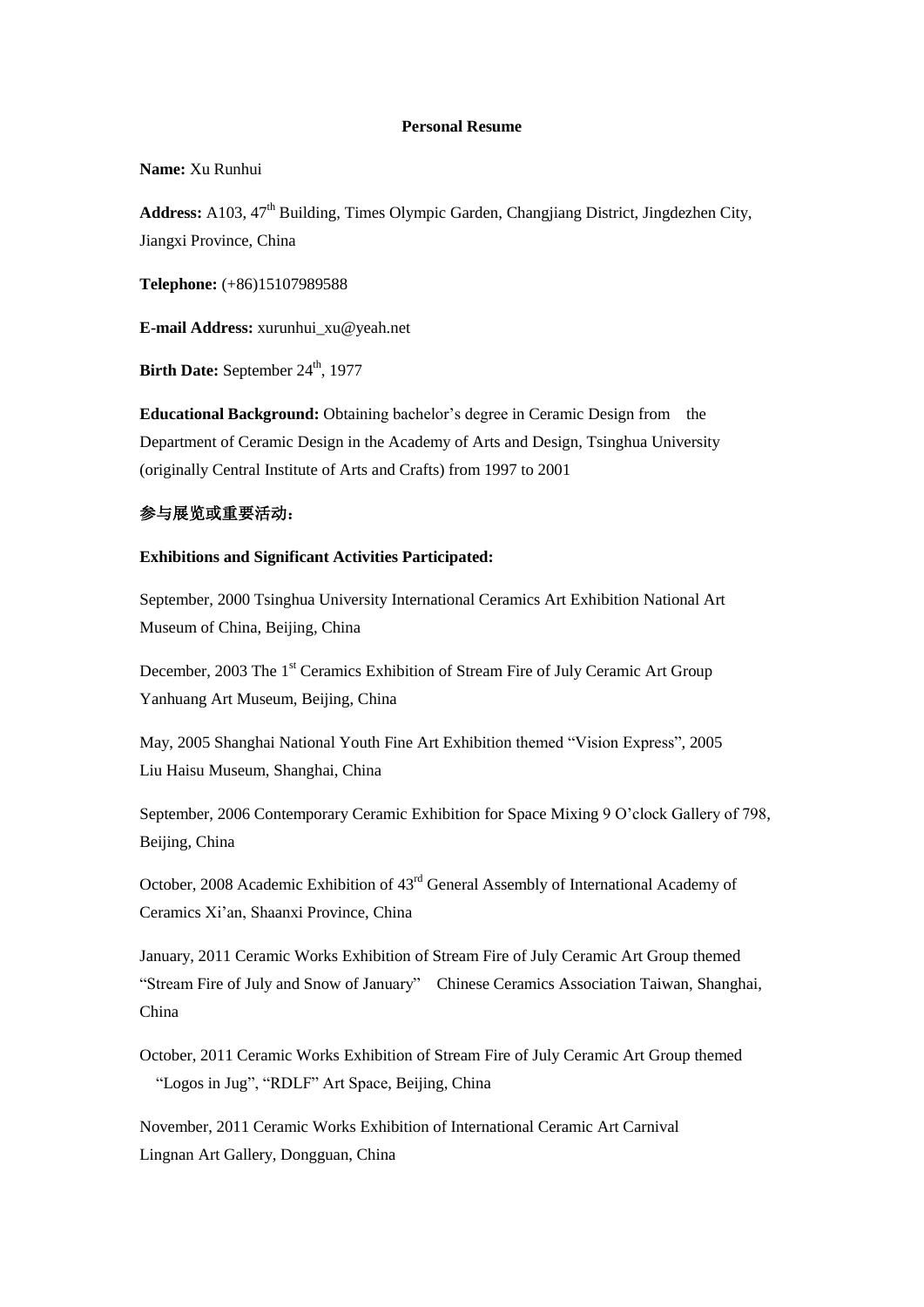June, 2012 The Eighth China Contemporary Young Ceramic Artists' Biennale Exhibition Zhejiang Art Museum, Zhejiang, China

October, 2012 Ceramic Works Exhibition of Stream Fire of July Ceramic Art Group themed ["Sign](http://www.amazon.cn/s?_encoding=UTF8&field-keywords=Hand%27s%20Language%20Clay%27s%20Appearance&search-alias=books) Language Clay's Appearance" The University City Art Museum of Guangzhou Academy of Fine Arts, Guangzhou, China

December, 2012 The 1st China Contemporary Ceramic Art Exhibition China Millennium Monument, Beijing, China

June, 2013 2013 Elite Exhibition of Contemporary Ceramic Art themed "Self-cultivation Inheritance Development Ceramic Arts" Art Space of Light and Time in 798, Beijing, China

September, 2013 Exhibition of Chinese Contemporary Experimental Works of Ceramic Arts, Shandong Museum, Jinan, China

November, 2013 1895 Chinese Contemporary Arts & Crafts Series of Exhibitions & Seminar--- Chinese Contemporary Ceramic Art Exhibition Nantong, China

September, 2014 Ireland· Chinese Contemporary Ceramic Art Exhibition" Chester Beatty Library (Museum) Dublin, Ireland

September, 2014 Exhibition of Ceramic Works -- The  $12<sup>th</sup>$  National Exhibition of Fine Art Xi'an, Shaanxi Province, China

January, 2015 Jingdezhen New Perspective Ceramic Exhibition--- When Tradition Encounters Design China Design Center, London, England

#### **Personal Exhibition:**

December, 2014 Xu Runhui Ceramic Works Exhibition themed "Shining · Runhui" Chinese Ceramics Association Taiwan, Shanghai, China

## **Awards:**

May, 2005 Excellence Award in Shanghai National Youth Fine Art Exhibition themed "Vision Express", 2005 Liu Haisu Museum, Shanghai, China

November, 2013 Bronze Prize in 1895 Chinese Contemporary Arts & Crafts Series of Exhibitions & Seminar--- Chinese Contemporary Ceramic Art Exhibition Jiangsu, China

# **Collection:**

November, 2012 Works *Standing Still* has been collected by The University City Art Museum of Guangzhou Academy of Fine Arts Guangzhou, China